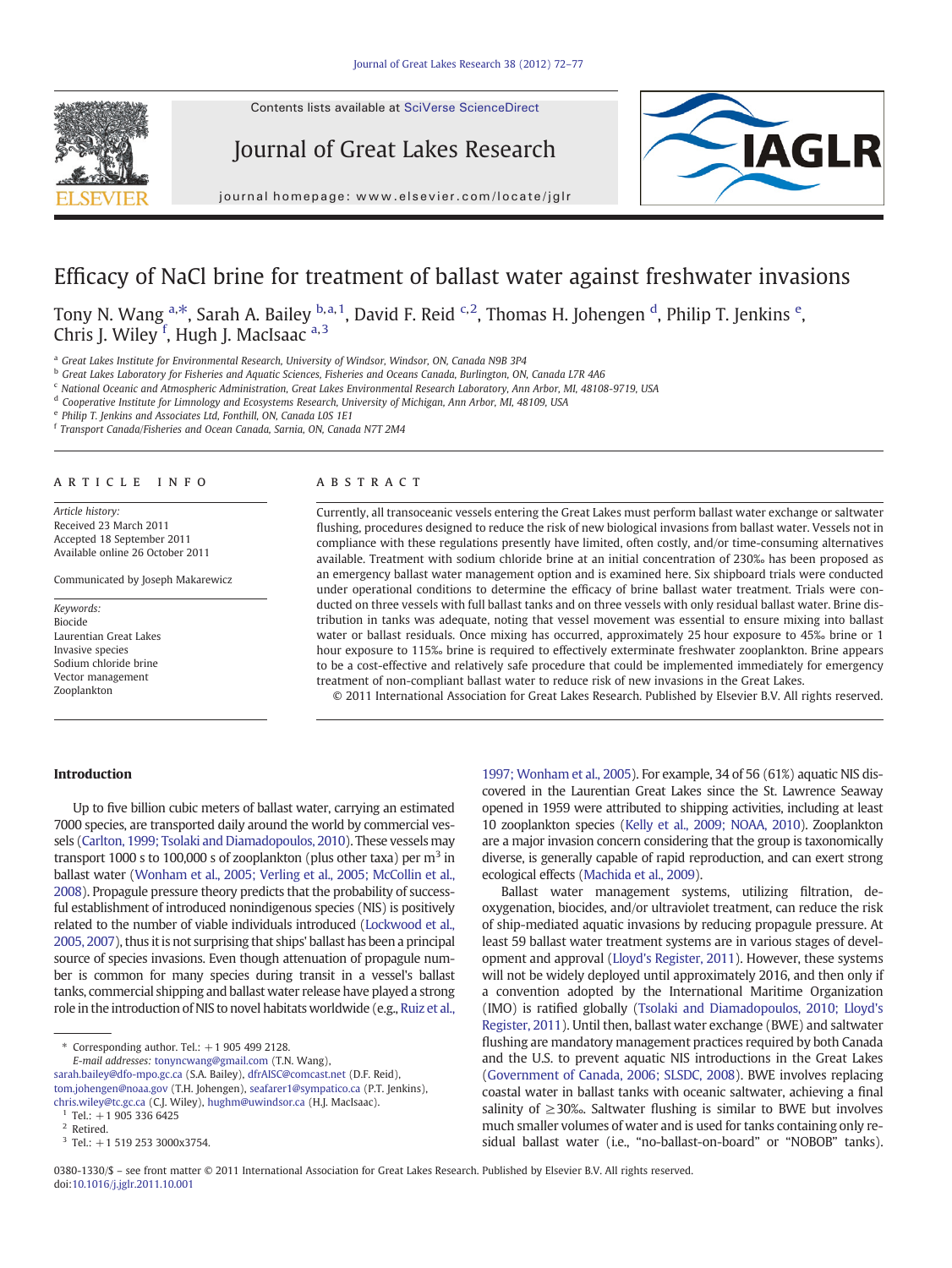Biological efficacy of these management methods is variable for coastal marine habitats ([Ruiz and Reid, 2007; McCollin et al., 2008\)](#page-5-0), though they appear to be highly effective  $(>99%)$  against freshwater zooplankton [\(Gray et al., 2007; Bailey et al., 2011\)](#page-5-0).

BWE and saltwater flushing reduce invasion risk by decreasing the number of individuals (propagule pressure) and number of species (colonization pressure) in ballast tanks by physical removal. In addition, exposure to mid-ocean water may enhance protection via osmotic stress to fresh- and brackish-water taxa that remain in the tank after purging [\(Santagata et al., 2008; Ellis and MacIsaac, 2009\)](#page-5-0). Though compliance with current requirements for BWE and saltwater flushing is high, on an annual basis up to 10% of ballast tanks may be non-compliant upon arrival to the Great Lakes (L. Jean, Great Lakes Seaway Ballast Water Working Group, personal communication). Currently, vessels can retain non-compliant ballast water on board throughout their operations on the Great Lakes or can return to an approved offshore location to repeat BWE and/or saltwater flushing; the first option can be unworkable if ballast water must be discharged to offset cargo operations, while the second can result in costly time delays — indicating a need for emergency, or 'back-up', treatment methods.

Here we explore the use of sodium chloride (NaCl) brine, hereafter called 'brine', as an emergency treatment method for non-compliant tanks. Brine, at 230‰ salinity, is presently used for deicing roads during winter around the Great Lakes; it also is relatively inexpensive and readily available [\(Jenkins, 2007\)](#page-5-0). Laboratory experiments have demonstrated that brine kills a broad array of freshwater and oceanic zooplankton over a short time exposure (hours) when applied at a minimum concentration of 77‰ [\(Santagata et al., 2009; Bradie et al., 2010\)](#page-5-0). We extend these studies by conducting shipboard experiments to determine if ballast water treatment with brine is effective under operational conditions. We examine the extent of mixing of brine and the survivability of ambient freshwater invertebrates in both fully ballasted tanks and those containing only residual ballast water.

#### Methods

#### Ballasted tanks

Three trials were conducted with filled (ballast-on-board) tanks of transoceanic commercial bulk carriers during voyages from Toronto, ON, to Thunder Bay, ON, between June and October 2009 (Table 1). For each of the trials, two upper-stool ballast tanks having approximately 200,000-L water capacity were filled with Great Lakes freshwater (0‰) at port in Toronto. One tank served as a control, which was filled completely and had no brine addition. The second (treatment) tank was filled to roughly 90% capacity, leaving sufficient head space to allow subsequent addition of brine. Owing to the large volume of water in the tanks, the highest salinity that could reasonably be achieved with addition of brine under normal operating conditions was 45‰. After

#### Table 1

Description of experimental voyages, including date (in 2009, unless indicated), location and details of brine treatment. Location refers to initial and final ports for ballasted tank experiments, while trials with residual ballast occurred at a single location. BOB refers to fully ballasted tanks, NOBOB to tanks containing only ballast residuals.

| Experiment         | Date            | Location                          | Target<br>concentration<br>$(\%_{\circ})$ | Brine volume<br>applied<br>(L) |
|--------------------|-----------------|-----------------------------------|-------------------------------------------|--------------------------------|
| BOB <sub>1</sub>   | June 16-20      | Toronto, ON to<br>Thunder Bay, ON | 45                                        | ~20.000                        |
| BOB <sub>2</sub>   | Sept. 30-Oct. 2 | Toronto, ON to<br>Thunder Bay, ON | 45                                        | 24.445                         |
| BOB <sub>3</sub>   | $Ort$ 22-24     | Toronto, ON to<br>Thunder Bay, ON | 45                                        | 20,000                         |
| NOBOB <sub>1</sub> | Nov. 22, 2008   | Sarnia, ON                        | 115                                       | ~10,000                        |
| NOBOB <sub>2</sub> | <b>May 27</b>   | Sarnia, ON                        | 115                                       | ~10,000                        |
| NOBOB <sub>3</sub> | Dec. 16         | Sarnia, ON                        | 115                                       | ~10.000                        |

initial (time 0) samples were collected, brine (230‰) was delivered to vessels by tanker truck (Road Maintenance Equipment & Services Inc., Cobourg, ON) and added to treatment tanks through opened deck hatches (first two vessels) or sounding tube (third vessel) at Port Weller, ON. A sufficient volume of brine was added to the tank to achieve the target concentration, assuming complete mixing, based on estimates of ballast volume provided by the ships' crew. It took approximately 1 h to apply the brine for each experiment, and the volume added is indicated in Table 1.

To examine the extent of mixing, five self-recording programmable sondes were secured in the treatment tank, each with temperature, conductivity, optical dissolved oxygen and depth sensors. Sondes were positioned in distal tank bays away from the location of brine application and at a range of depths; however, three sondes malfunctioned during the first experiment which precluded examination of mixing in the upper portion of the tank. One sonde was installed in the control tank to monitor the same parameters. Dissolved oxygen sensors were calibrated against air saturation for each sonde prior to deployment. Because the sensors are not factory calibrated specifically to NaCl and because expected conductivity levels were outside the manufacturer's specifications and normal calibration range, the sensors were calibrated with NaCl solutions ranging from 0–120‰ prior to each deployment. Measured specific conductance could then be converted to equivalent NaCl concentration (‰) using sonde-specific empirically derived third-order polynomial equations generated between specific conductivity and NaCl measured in the lab. In addition, specific conductance output of each sonde was checked post-experiment against a  $44 \pm 1$ % NaCl solution measured with a precision hand-held NaCl refractometer. All sonde measurements were within 1‰ of the expected concentration. Vertical salinity profiles were also taken in the treatment tank (mid-tank) with a hand-held YSI unit at each time point that zooplankton samples were collected.

Zooplankton samples were collected to assess the abundance of live individuals in ballast water in both treatment and control tanks prior to the addition of brine and at time points approximately 1 h, 10 h, 25 h, and 45 h post-treatment. Vertical plankton net tows were taken using a 30-cm diameter, 40-μm mesh conical net through an opened deck hatch located near the center of the tank for the first two vessels. The net tow covered the depth of the tank directly below the access hatch (1.8 m); the deepest location of the wedge-shaped tank (4 m) was not accessible. The number of net tows taken was based on the expected density of zooplankton in the ballast water; thus, sample volume increased over time as the density of live animals in treatment tanks decreased (target of  $\geq$  25 individuals per sample). Since the tanks of the third vessel did not have deck hatches, samples were collected by lowering 1.27-cm inner diameter high density polyethylene tubing, fitted with a stainless steel check valve, into the tank through the sounding tube. Approximately 50 L of water was manually pumped to the deck surface at each sample time point and filtered through the 40-μm mesh plankton net for subsequent assessment of viability (see later section).

#### Tanks with residual ballast

Three trials were conducted in tanks of domestic commercial tankers containing only residual ballast while the vessels were moored in Sarnia, ON, between November 2008 and December 2009 (Table 1). Paired double-bottom ballast tanks having approximately 800,000-L water capacity, but containing only residual Great Lakes freshwater (0‰), were utilized for each trial. One tank served as a control, while the second was treated with brine. After initial assessment of salinity and zooplankton density, brine (230‰) was pumped by tanker truck directly into treatment ballast tanks. The volume of residual ballast to be treated  $(-10,000)$  L) was estimated in consultation with the ships' crew so that brine could be added to the treatment tank in a 1:1 ratio to achieve a final target concentration of 115‰, based upon results of previous laboratory experiments [see [Bradie et al. \(2010\)](#page-5-0) and recommendations by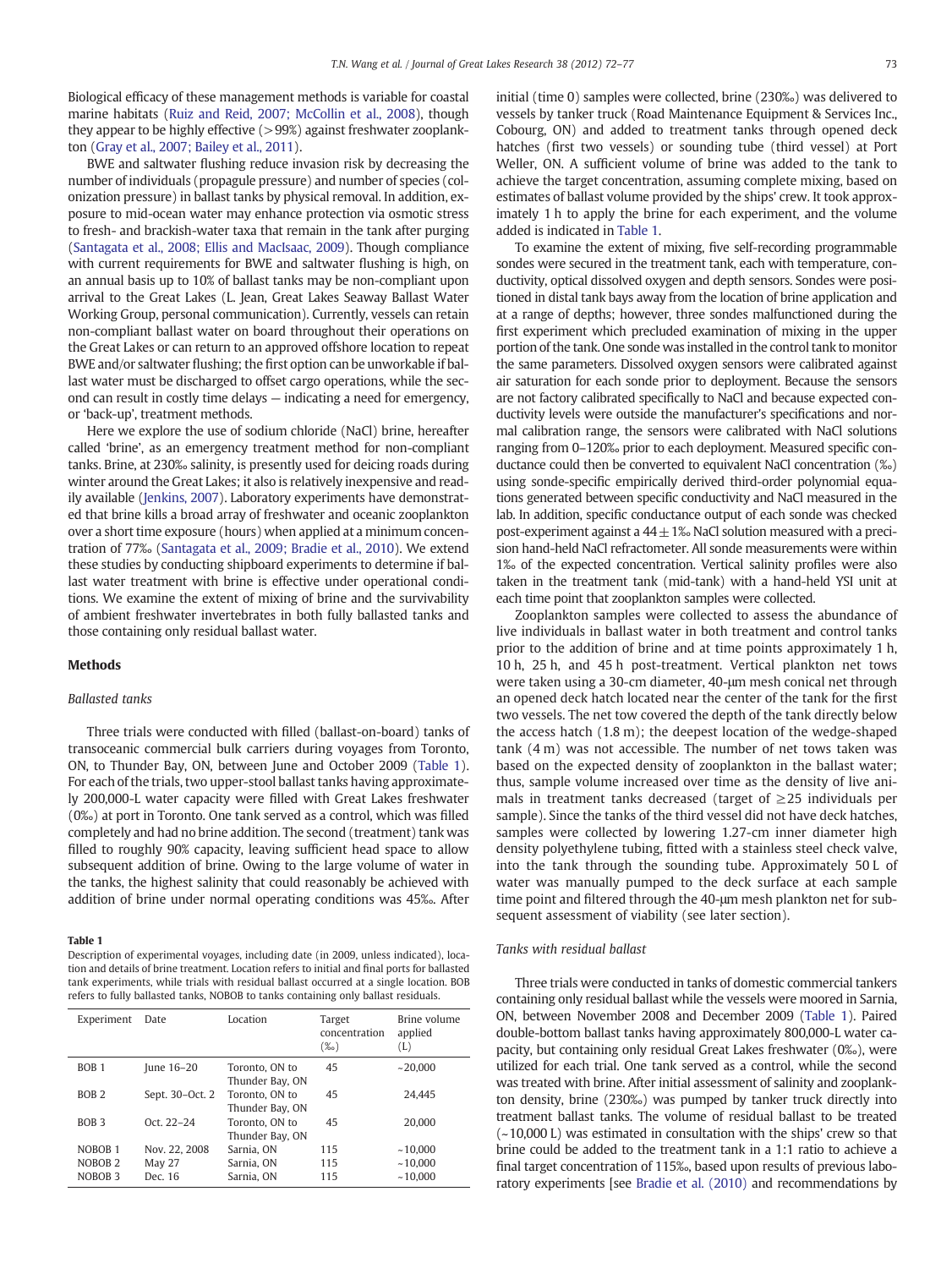[Jenkins \(2007\)\]](#page-5-0). Using an intrinsically safe air-driven pump, which was slower than the diesel pump used to add brine for ballasted experiments, it took approximately 1 h to add the brine for each residual trial. A flowmeter on the pump indicated the amount of brine pumped into tanks.

The multi-parameter sondes could not be used to examine the extent of mixing during residual ballast experiments due to safety issues related to battery-powered instruments around volatile cargo. Instead, water samples were taken from at least the three tank corner locations farthest from the site of brine addition for subsequent measurement of salinity using a digital salinity refractometer. Samples were collected approximately hourly from both the top and bottom layer of ballast residuals using a plastic pipette, at the same time zooplankton samples were collected. When stratification was observed, as many as 60 additional samples were taken to examine variability in salinity across the tank.

Zooplankton samples were collected in both treatment and control tanks prior to the addition of brine and following treatment, with sampling conducted approximately hourly until no live individuals were observed. Zooplankton were collected by physically entering ballast tanks. A manual bilge pump was used to collect a measured volume of water in 25-L plastic pails prior to filtration through a 40-μm mesh plankton net for assessment of viability (see next section). The volume sampled for each trial depended upon the initial density of zooplankton in residual ballast water, with a target of  $\geq$  25 individuals per sample; a 1-L sample was initially collected to determine zooplankton density in tanks before each trial began, and a constant volume was sampled for all time points for both control and treatment tanks for each trial. For treated tanks, samples were collected at the location most distal to that of the brine addition, where mixing was expected to be most restricted.

#### Viability assessment

Viability of zooplankton was assessed on board the vessel immediately following sample collection. Zooplankton samples were examined under a microscope using a combination of physical stimulation with a dissection probe and vital staining with  $10-g L^{-1}$  neutral red ([Tang](#page-5-0) [et al., 2006](#page-5-0)). Samples were filtered through a 40-μm sieve to remove excess water and transferred to a 250-mL glass beaker for staining. One mL of neutral red solution was added to 100-mL of zooplankton sample volume and left for 15 min. Following staining, samples were repeatedly washed with tap water over a 40-μm sieve to remove excess stain and transferred to a small, gridded petri dish for viability assessment. Neutral red stained most live zooplankton, making organisms much easier to find and check for body movement; however, as the stain was not 100% accurate, care was taken to assess all non-motile organisms that did not stain by gentle probing. Zooplankton that showed movement in antenna, thoracic appendages, or body when stimulated by probe were considered live.

Viability assessments were completed within 30 min of sample collection. Live and dead zooplankton were divided into separate sample jars and preserved in 95% ethanol for later enumeration in the laboratory; to do so efficiently, the smallest fraction (live or dead) in each sample dish was enumerated and removed by pipette while the larger fraction was rinsed directly into a sample jar. Subsequently, both live and dead sample fractions were enumerated in the laboratory to determine abundance and proportion of live zooplankton in both control and treatment replicates. Owing to large numbers of zooplankton in some control samples, three 0.5-mL subsamples were taken from 50-mL total sample volume to estimate abundance. Subsamples were drawn with replacement by Hensen–Stemple pipette, following thorough mixing to ensure uniform distribution of organisms. Samples with less than 1000 individuals were counted in entirety.

### Statistical analysis

Paired sample t-tests were conducted to ensure similarity of initial zooplankton density in control and treatment tanks for both BOB and NOBOB experiments. One-way analysis of variance with repeated measures (RM-ANOVA) was utilized to examine differences in abundance of live zooplankton between control and treatment tanks through time following brine treatment. Zooplankton abundance data was squareroot transformed before analysis because variance was correlated with the mean ([Sokal and Rohlf, 1995;](#page-5-0) all statistical analyses were conducted with SPSS 11.5).

#### Results

# Ballasted tanks

The final concentration of brine achieved in fully ballasted tanks was within 77–98% of the target value, reflecting inaccurate estimates of ballast water volume inside tanks; in all three trials, approximately 30-cm empty head space remained in treatment tanks after brine addition. Vertical salinity profiles indicated brine was well mixed in the center of the tank (at the location of brine addition) within 10 h (data not shown); however, records from sondes installed in tanks showed that stratification occurred at tank extremities initially, and tanks were not consistently well mixed until 30 h after brine addition ([Fig. 1](#page-3-0)a, c, e). Tank mixing appeared to be augmented by rolling action after the vessels were underway. Environmental conditions (temperature, dissolved oxygen) in control and treatment tanks remained relatively constant except for the conductivity increase in treatment tanks following the addition of brine (data not shown).

Initial zooplankton abundance varied widely between trials, ranging from 1.7 to 80.3 individuals·L−<sup>1</sup> ; however, paired t-tests confirmed that initial abundance did not differ between control and treatment tanks within trials (t= $-0.234$ , p=0.837). Ambient zooplankton consisted mainly of rotifers, copepods, and cladocerans (32.8%, 31.3%, and 26.4%, respectively). Other taxa, including annelids and mollusks, were found in lesser number [\(Table 2](#page-3-0)). The abundance of live zooplankton in control tanks remained relatively constant through time during the first two trials, while increasing three fold for the final experiment [\(Fig. 2a](#page-4-0)). In contrast, total abundance in treatment tanks rapidly decreased following brine application, with complete mortality consistently observed at 25 h post-treatment [\(Fig. 2a](#page-4-0)). Correspondingly, the RM-ANOVA indicated that treatment, time and the interaction between the two factors were all statistically significant [\(Table 3\)](#page-4-0).

#### Tanks with residual ballast

Brine appeared to mix rapidly with residual ballast water during the first trial, while stratification of brine and freshwater residuals was observed during the second and third trials ([Fig. 1b](#page-3-0), d, f). Observations in the field indicated that cargo operations caused shifts in vessel list or trim during trial 1, while the vessels remained virtually static for trials 2 and 3. Salinity did not change in control tanks for the duration of the trials.

As for ballasted tank trials, wide variability in initial zooplankton abundance was observed between residual ballast trials (0.22 to 43.0 individuals·L−<sup>1</sup> ) but was not statistically different between control and treatment tanks within trials (paired *t*-test,  $t=0.638$ ,  $p=0.589$ ). Ambient zooplankton consisted mainly of rotifers (44.8%), followed by cladocerans (26.9%), copepods (21.5%), and other taxa (6.7%) ([Table 2\)](#page-3-0). The abundance of live zooplankton in control tanks remained relatively constant through time in all three trials but responded directly to brine concentration in treatment tanks; when brine concentration at the location of sample collection approached 115‰, complete mortality was observed within 1 h [\(Fig. 2b](#page-4-0)). Again, the RM-ANOVA indicated that treatment, time, and the interaction between the two factors were all statistically significant [\(Table 3](#page-4-0)).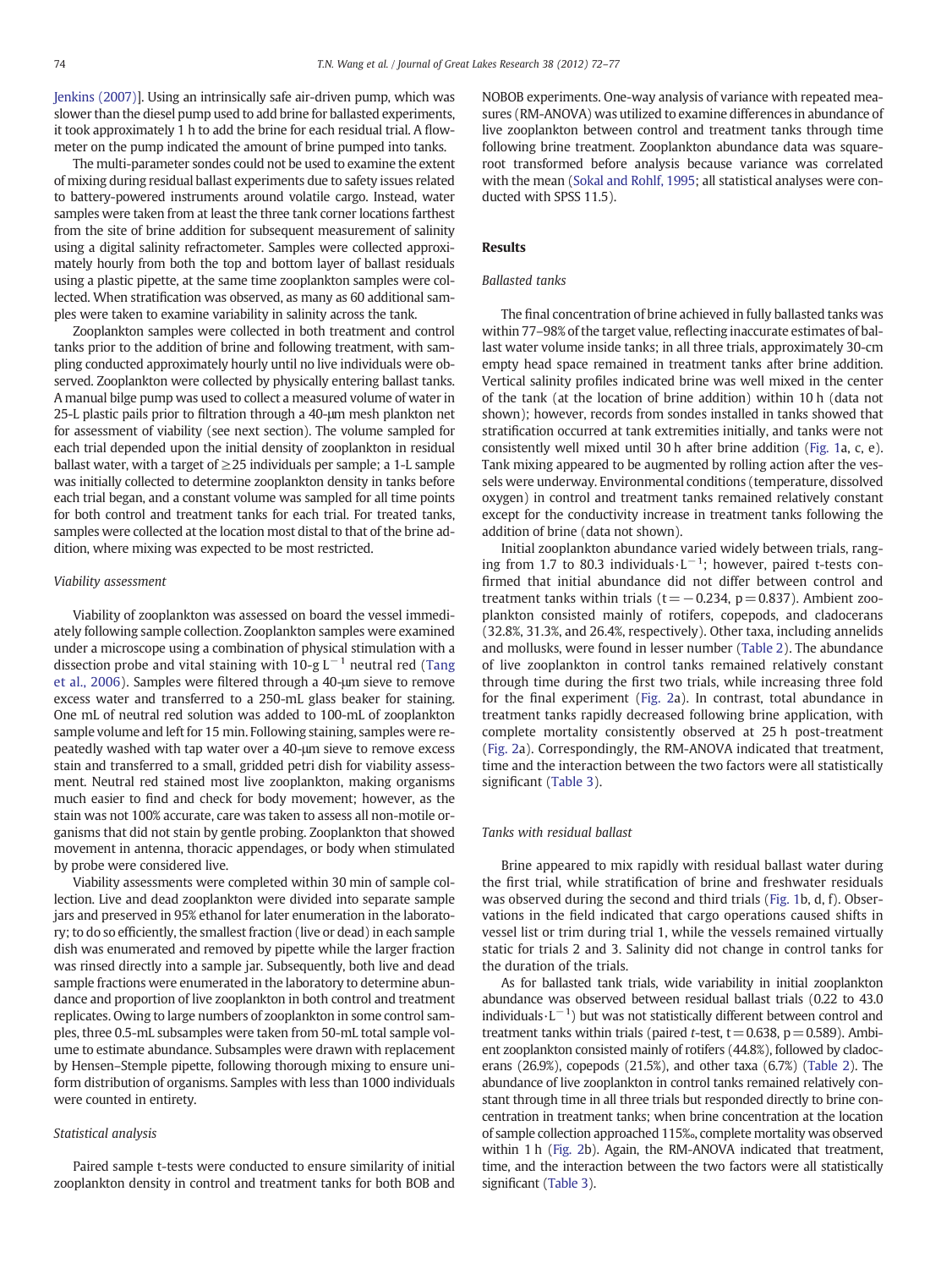<span id="page-3-0"></span>

Fig. 1. NaCl brine concentration measured across time in ballasted tanks (a, c, e), and tanks with residual ballast (b, d, f), during treatment trials. Brine addition occurred at hour one. Note scale differences between ordinates, and that the x-axis has been lowered to make control data visible.

# Discussion

The addition of brine appears to be a highly effective and operationally practical means for treatment of invertebrates in freshwater ballast, contingent on the ability to achieve comprehensive mixing

#### Table 2

Percent occurrence and total abundance of zooplankton recorded from control samples during three ballasted and three residual ballast experiments, by taxon.

|                     | <b>Ballasted tanks</b> |                      | Tanks with residual ballast |                      |  |
|---------------------|------------------------|----------------------|-----------------------------|----------------------|--|
|                     | % Occurrence           | % Total<br>abundance | % Occurrence                | % Total<br>abundance |  |
| Copepoda            |                        |                      |                             |                      |  |
| Calanoida           | 100                    | 14.00                | 33.34                       | 3.03                 |  |
| Cyclopoida          | 100                    | 11.08<br>66.67       |                             | 5.39                 |  |
| Harpacticoida       | 100                    | 6.25<br>66.67        |                             | 3.70                 |  |
| Nauplii             | 100                    | 2.72                 | 100                         |                      |  |
| Cladocera           |                        |                      |                             |                      |  |
| Daphnia spp.        | 66.67                  | 1.09                 | 66.67                       | 4.04                 |  |
| Bosmina spp.        | 100                    | 23.32                | 33.34                       | 4.04                 |  |
| Diaphanosoma spp.   | 33.34                  | 0.68                 | 66.67                       | 1.35                 |  |
| <b>Bythotrephes</b> | 66.67                  | 1.29                 | 33.34                       | 17.51                |  |
| longimanus          |                        |                      |                             |                      |  |
| Rotifera            | 100                    | 32.83                | 66.67                       | 44.78                |  |
| Other               | 100                    | 6.73                 | 66.67                       | 6.73                 |  |

inside tanks. It appears that vessel motion is an essential element of thorough mixing, particularly for treatment of residual ballast water using highly concentrated brine. Once mixing has occurred, approximately 25 hour exposure to 45‰ brine or 1 hour exposure to 115‰ brine is required to effectively exterminate freshwater zooplankton. Given these conditions, brine appears to be a viable interim treatment for non-compliant vessels entering the Great Lakes that could be implemented immediately to reduce invasion risk, although several operational and biological challenges remain.

Internal tank structures, such as longitudinal members and bulkheads, restrict natural mixing of brine into recipient ballast water for tanks that are completely filled as well as those containing only residual ballast water. We observed that adjustments to vessel trim and/or list, either as a result of sailing or cargo activities, greatly facilitated mixing of brine in ballasted and residual ballast tanks, respectively. Similarly, [Reynolds et al. \(2009\)](#page-5-0) reported ship motion alone may take between 20 and 48 h to completely mix a ballast tank. The effectiveness of ship-motion mixing will depend on several factors, including sea state, tank configuration, and free-surface energy. As a result, care must be taken to ensure complete mixing with recipient ballast water to ensure maximal efficacy. Furthermore, when treating filled ballast tanks, the volume of brine needed to achieve the target concentration must be considered since sufficient space must be available in tanks to accommodate the addition of brine. In fact,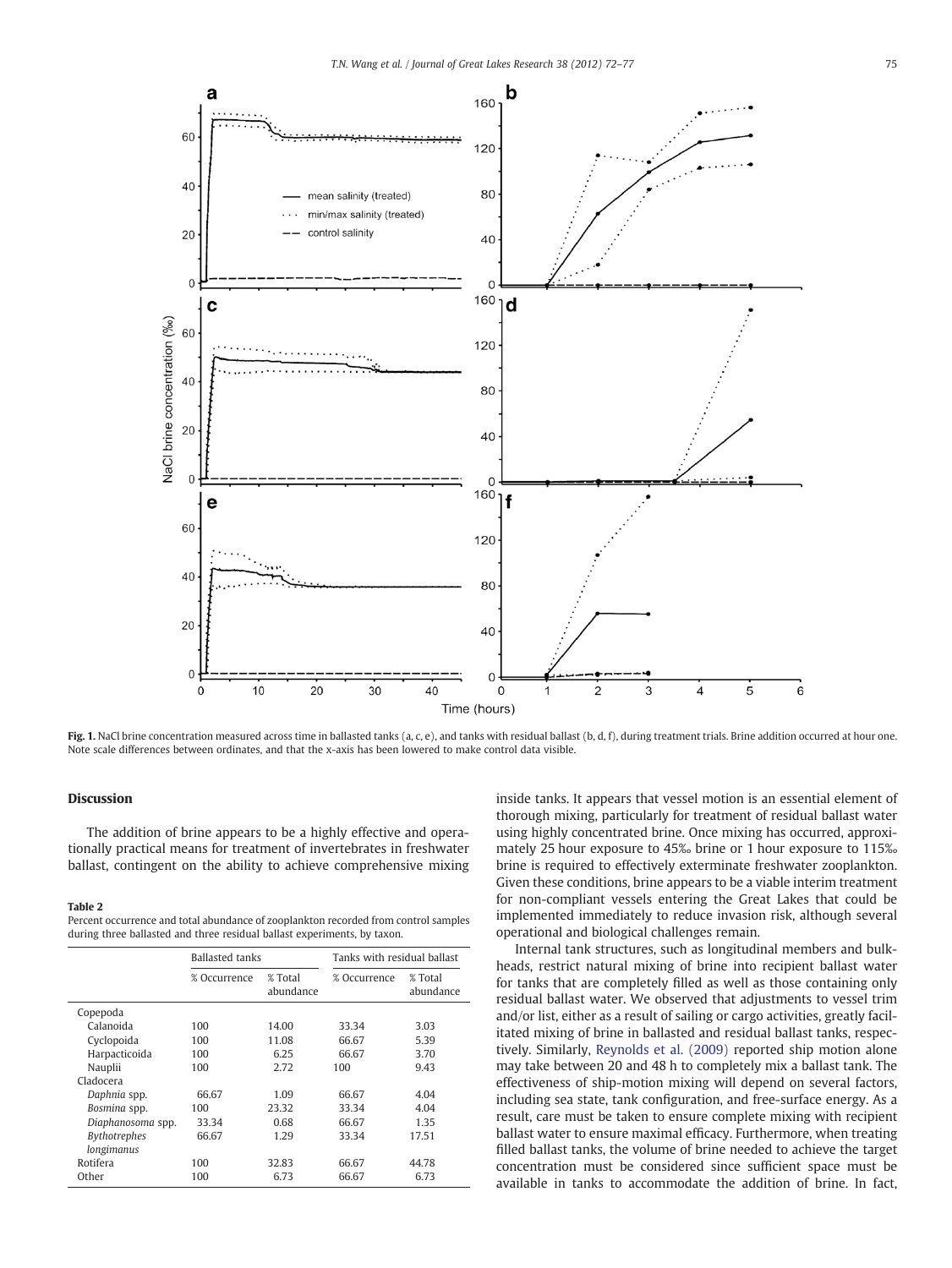<span id="page-4-0"></span>

Fig. 2. Mean ( $\pm$ SE) proportion of zooplankton surviving over time in (a) ballasted tanks, and (b) tanks with residual ballast, during NaCl brine treatment trials. Note scale differences between ordinates.

provision of empty head space in tanks after brine addition might also be necessary to facilitate mixing. Ballast water needing treatment may therefore need to be divided among several tanks within a vessel to receive sufficient brine volume without overflow of tanks. Since residual ballast is treated while tanks are nearly empty, having sufficient space to accommodate brine is not an issue.

[Jenkins \(2007\)](#page-5-0) estimated that costs for treatment of residual ballast water including brine, transportation, and labor could range from \$5200 to \$7200 per vessel, depending on size. In the field experiments conducted here, brine was delivered by tanker truck. This method of delivery may not be cost effective on a larger scale due to many factors that could delay or prevent brine trucks from reaching their destination. During our experiments, we encountered incidents where the brine truck broke down en route or was significantly delayed in heavy traffic. To solve this problem, it may be possible to set up a number of brine stations at major Great Lakes' ports or at strategic locations, such as the Welland Canal. Furthermore, if vessels were outfitted with a system to inject brine into tanks via the ballast piping system, treatment efficacy might be increased through enhanced mixing and/or an ability to treat ballast water that may be trapped within ballast pumps and pipes which would not be effectively managed when adding brine directly to tanks.

While brine appears to be a broadly effective biocide exterminating at least 60 invertebrate taxa from an array of habitats [\(Santagata et al.,](#page-5-0)

#### Table 3

Analysis of variance with repeated measures demonstrating the effect of brine treatment on abundance of live zooplankton. Significance levels for F-values:  $*(p<0.05)$ ,  $^{**}(p<0.10)$ . MS = Mean Square, MSE = Mean Square Error.

| Effect                   | Ballasted tank experiment        |              |              | Residual ballast experiment      |              |                |
|--------------------------|----------------------------------|--------------|--------------|----------------------------------|--------------|----------------|
|                          | F values (df)                    | MS           | MSE          | F values (df)                    | MS.          | <b>MSE</b>     |
| Treatment                | $335.02^*$ (1,2)                 | 3.50         | 0.01         | $168.05*$ (1.2)                  | 2.89         | 0.017          |
| Time<br>Treatment * Time | $6.69^*$ (4.8)<br>$3.57**$ (4.8) | 0.39<br>0.24 | 0.06<br>0.07 | $9.93^*$ (3.6)<br>$20.72*$ (3.6) | 0.29<br>0.34 | 0.030<br>0.016 |

[2009; Bradie et al., 2010;](#page-5-0) this study), additional tests examining efficacy against bacteria, viruses, and phytoplankton, which may also pose an invasion risk, are warranted. We also acknowledge that taxa associated with ballast sediments, such as invertebrate dormant stages, are of concern (Bailey et al., 2004, 2005; Briski et al., 2010). Previous studies have demonstrated that dormant stages of freshwater zooplankton can withstand exposure to full strength seawater and other chemical treatments (Bailey et al., 2004; Gray et al., 2006; Raikow et al., 2007a, b; Gray and MacIsaac, 2010), suggesting that brine treatment would likely be an ineffective management method; however, the risk posed by dormant stages may be offset by high retention rates within tanks, as dormant stages are not easily dislodged and discharged with ballast [\(Bailey et al., 2006\)](#page-5-0).

Finally, we acknowledge concerns regarding the environmental impact of discharging brine-treated ballast water at Great Lakes' ports. The relatively high concentration of brine used to treat residual ballast water (115‰) should be diluted to approximately 5.5‰ by filling ballast tanks with Great Lakes water prior to discharge. In contrast, ballasted tanks treated to 45‰ would have to be discharged directly, since there would be no head space available to load additional fresh water into tanks for dilution purposes. In both scenarios, a further immediate dilution of 100x is expected with discharge to a freshwater harbor (see [Wells et al., 2011](#page-5-0)), resulting in brine concentrations of  $\sim$  55 to 450 mg  $L^{-1}$  (0.10‰–0.81‰). Potential impacts might be further reduced by discharging treated ballast water while the vessel is underway, rather than into an enclosed port environment. Furthermore, potential impacts could be regarded as relatively minor, comparing the small volume of discharges expected annually  $(-500 \text{ tonnes})$  to the amount of salt already entering the system as run-off from winter road treatment; American states bordering the Great Lakes and the province of Ontario use about 5.2 million tonnes of road salt annually ([Transportation Research Board,](#page-5-0) [1991; Government of Canada, 2001](#page-5-0)).

A method to treat non-compliant ballast tanks may be required for the foreseeable future, as ballast water management systems utilizing filtration, de-oxygenation, biocides, and/or ultraviolet treatment are still in the developmental phase and will not be widely employed until at least 2016 [\(Tsolaki and Diamadopoulos, 2010; Lloyd's Register,](#page-5-0) [2011\)](#page-5-0). The method of brine treatment presented above is an effective way to reduce the risk of ballast-mediated biological invasions that can be implemented immediately to treat non-compliant transoceanic vessels. This brine treatment could also serve as a 'back-up' strategy for cases where ballast water management systems, once approved and implemented, break down during ship operations.

### Acknowledgments

We thank J. Bradie, F. Chan, B. Davey, M. Deneau, J. Gerlofsma and K. Wood for assistance in the field. We also thank Algoma Tankers, Canfornav Inc., Imperial Oil and the St. Lawrence Seaway Management Corporation for their participation in this study, with special thanks to E. Francis, K. Minkoff and ships' crews. Constructive comments from two anonymous reviewers are gratefully acknowledged. This research was supported by Fisheries and Oceans Canada, Transport Canada, NSERC's Canadian Aquatic Invasive Species Network, Ontario Ministry of Natural Resources, NSERC Discovery Grants to SAB and HJM, and by the U.S. National Oceanic and Atmospheric Administration Aquatic Invasive Species Program. GLERL Contribution #1599. The findings and conclusions in this report are those of the author(s) and do not necessarily represent the views of NOAA or the U.S. government.

### References

- Bailey, S.A., Deneau, M.G., Jean, L., Wiley, C.J., Leung, B., MacIsaac, H.J., 2011. Evaluating efficacy of an environmental policy to prevent biological invasions. Environ. Sci. Technol. 45, 2554–2561.
- Bailey, S.A., Duggan, I.C., van Overdijk, C.D.A., Johengen, T.H., Reid, D.F., MacIsaac, H.J., 2004. Salinity tolerance of diapausing eggs of freshwater zooplankton. Freshwat. Biol. 49, 286–295.